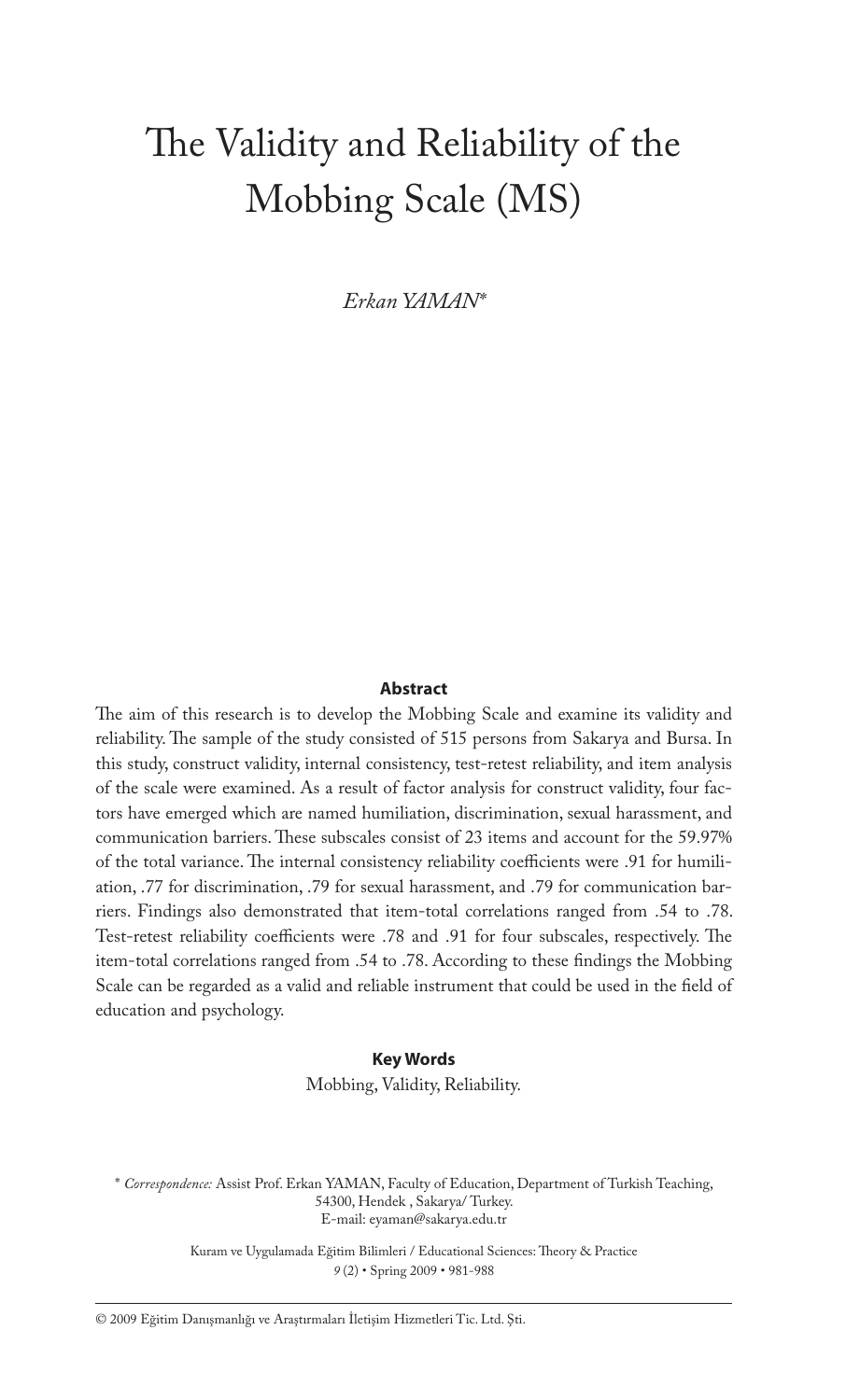In recent years, especially in industrialized countries, "mobbing", which is spreading among workers because of increased competition in organizations, and aimed for putting the target person away from the work place, is causing the work life to become unhealthy in psychological dimension (Tan, 2005). As a concept, mobbing is defined as emotional assaults subjected to an employee working in an organization, and done for different reasons, by the superior(s)/colleague(s) or subordinate(s). After all, in the studies of mobbing, it is seen that although the contents are the same, different concepts are used interchangeably. For example, the terms bullying/victimization, emotional abuse, maltreatment/mistreatment, harassment and abuse are some of the concepts often used to define mobbing (Yaman, 2007, 2009).

While Field (1996) deals with mobbing as constant and cruel attacks to a victim's self-confidence and self-esteem by a bully, Namie and Namie (2003) express that the concept of mobbing involves all kinds of negative attitudes in the work place. Mobbing is also thought as offensive behaviors that are not reflected out like harassment (Fineman, Sims, & Gabriel, 2005). Studies based on the implementation show that victims' character and psychosocial factors are the two reasons of mobbing at work (Einarsen, 1999). Poor working conditions can also be seen among the reasons of mobbing (Zapf, 1999). The reflections of the mobbing on employees are seen as being excluded in the organization, harassment, sexual harassment, maltreatment, communicative obstacles, not assigning a task, giving task below/under the capacity, inhibiting legal rights, arrogance and degrading employees, misinforming, not transferring the knowledge, using the employee for self benefits, humiliation, and bringing down.

Mobbing at work comes out in different ways. Downwards Mobbing is where employees are subjected to such treatment by their superiors in rank or position. Upwards Mobbing is opposite, meaning superiors are subjected such treatment by employees. (this is very rare). Horizontal Mobbing is present among the employees by the colleagues (Branch, Sheehan, Barker, & Ramsay, 2004). In addition, in research indicates two kinds of mobbing as individual and group mobbing (Yagil, 2004).

Leymann (1996), one of the foremost researchers of this field, investigated the people claimed as "uneasy" in an organization, and found that the claimed people weren't in fact uneasy, and that their behaviors weren't caused by personality defect. Leymann, then, brought out that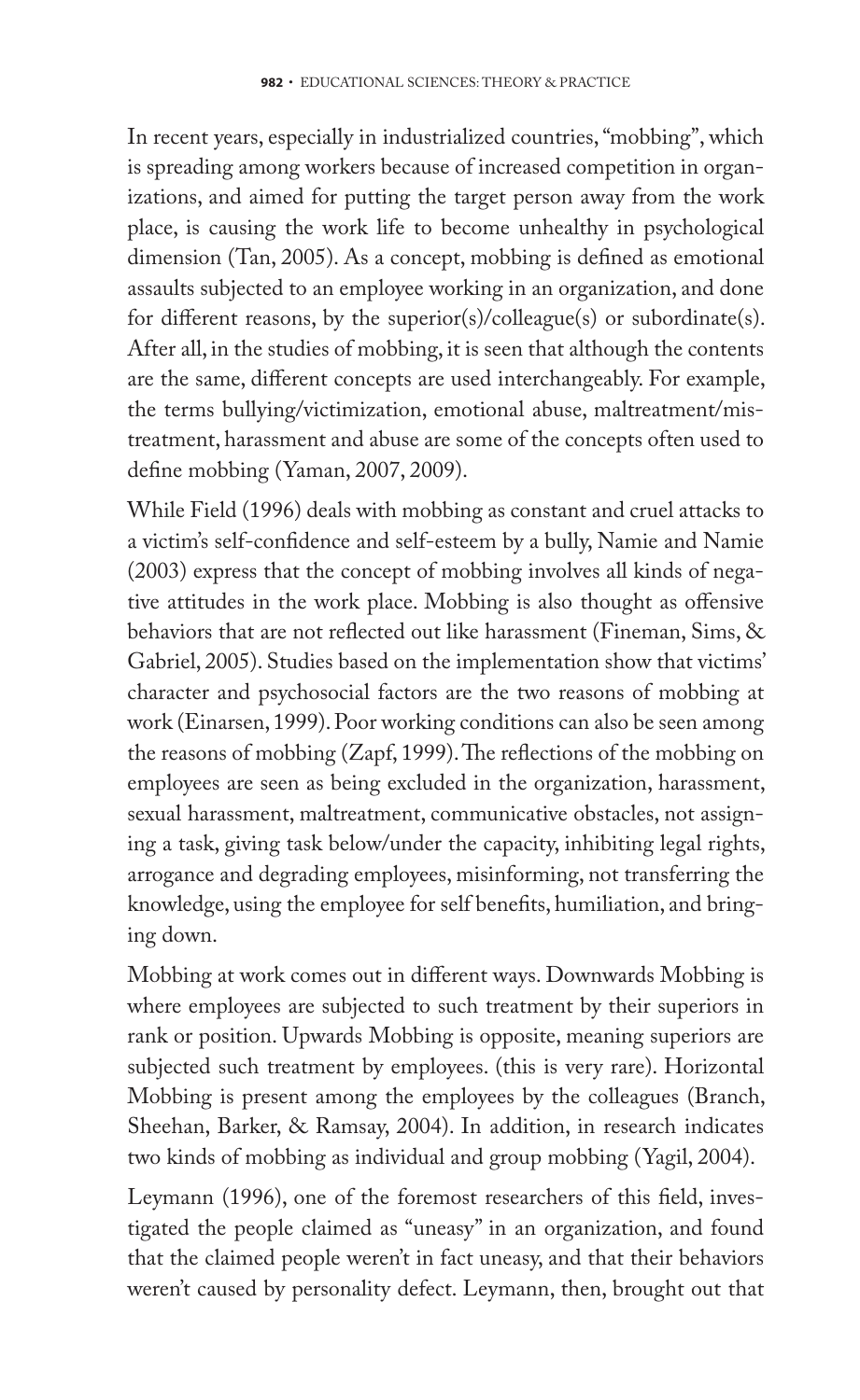the working conditions and culture of the organization created an atmosphere that stamped those people as "uneasy". While studying these effects in working places in Sweden, Leymann wrote that systematically hostile and unmoral communication subjected to one person by one or more person(s) is defined as mobbing (Davenport, Schwartz, & Elliott, 2003).

Since the day, the concept of mobbing has attracted great attention in both theoretical and practical meaning, and has been the subject of many research studies. As well as general researches on mobbing at work (e.g., Casimir, 2002; Lewis, & Orford, 2005; Mikkelsen, 2004; Yaman, 2007, 2008; Zapf, & Einarsen, 2001), more specialized research have also been intensified in some other fields like the psychological effects of mobbing at work (DiMartino, 2003; Leymann, & Gustaffson, 1996; Lynch, & O'Moore, 2004; Mikkelsen, & Einarsen, 2002), the causes of mobbing (Einarsen, 1999; Einarsen, Raknes, & Matthiesen, 1994; Eriksen, & Einarsen, 2004; Hoel, 2004; Sheehan, Barker, & Rayner, 1999; Zapf, 1999) and relationship between mobbing and organizational climate (Vartia, 1996; Vickers, 2006). The findings showed that women academicians are more often exposed to mobbing (Björkqvist, Österman, & Hjelt-Bäck, 1994) and that superiors put mobbing into practice more than employees (Yaman, 2007). The physical effects of mobbing on victims disperse in wide fan such as: chronic insomnia, chronic tiredness syndrome, loosing/gaining too much weight, anorexia, neck/back ache, allergic reactions/irritation and rash, tachycardia, mouth dryness, dizziness, fear of losing consciousness, muscle tenseness/cramp attacks, perspiratory/aura or cold wave, trembling/twitches, difficulty in breathing, headache/migraine, change in blood pressure, stomachache, diarrhea, alopecia/grey hair, chest ache, sickness/puking, intestines complaints, hearing loss, skin dryness, serious cuts and pitting/ deadness in hands and feet (Blase, & Blase, 2003; Björkqvist et al., 1994; Leymann, 1996; Yaman, 2007).

Among the most important psychological effects of mobbing on victims come stress, unhappiness, sadness, tension, feel of insecurity, demotivation, unwilling to go to work, keeping the defense mechanism always on, nervousness, excessive reaction or unresponsiveness, depressive mood, lack of self-confidence, fear of losing job, thought of resigning, crying/laughing attacks, worrying, paranoia, embarrassment, aggressiveness, feel of squashed, panic attack and chimera (Björkqvist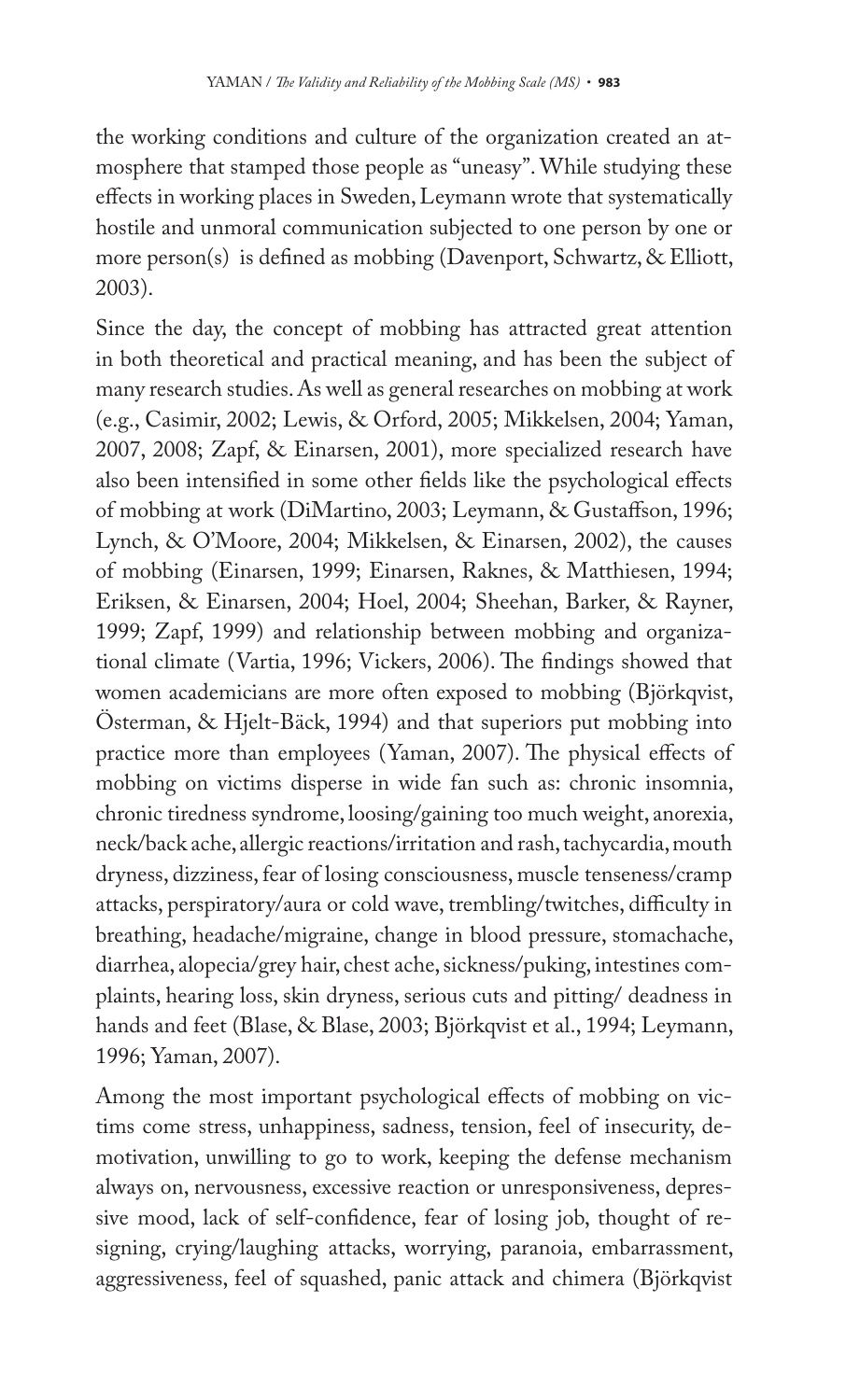et al., 1994; Blase, & Blase, 2003; Bren, & McNamara, 2004; Cusanck, 2000; Davenport et al., 2003; Lewis, 2004; Leymann, 1996; Mikkelsen, & Einarsen, 2002; Tınaz, 2006; Yaman, 2007; Zapf, 1999).

The effects of mobbing are highly important on employees' positive attitudes, satisfaction from their works and organizational trust and loyalty. For this reason, the development of a reliable and valid mobbing scale is crucial. A review of the national literature shows that there is no measurement instrument to evaluate this construct. Therefore, the purpose of this study is to develop a measurement instrument that is capable of evaluating mobbing reliably.

When the research studies in Turkey are investigated, it is clear that most descriptive research are conducted based on the Leymann's typology (Bahçe, 2007; Dilman, 2007; Ertürk, 2005; Gökçe, 2006; Kılıç, 2006; Gücenmez, 2007; Güneş, 2006; Işık, 2007; Yaman, 2007; Yavuz, 2007), it is seen that.

## **Method**

# **Sample**

The sample of the study consisted of 515 public employees who are employed in different sectors in Sakarya and Bursa, Turkey. Of the participants, 169 were females; 346 were males. The mean age of the participants was 30 years.

# **Procedure**

As a first step of the procedure, relevant literature and studies of mobbing were examined. Relevant literature has been reviewed in order to identify the behaviors that can be listed under the banner of mobbing. Following the identification of mobbing behaviors, a pre-form was developed, consisting of 45 items. The items of the pre-form were evaluated in terms of content validity by academicians and measurement experts. After the corrections and eliminations, 23 items were retained for the scale. In this study, exploratory and confirmatory factor analyses were performed to examine the factor structure of the scale according to the data obtained from the Turkish participants. To understand whether a model is consistent with the data, the Goodness-of-Fit Index (GFI) and the Comparative-Fit Index (CFI) should be above .90. In addition, the Standardized Root Mean Square Residual (RMSEA) should be. 05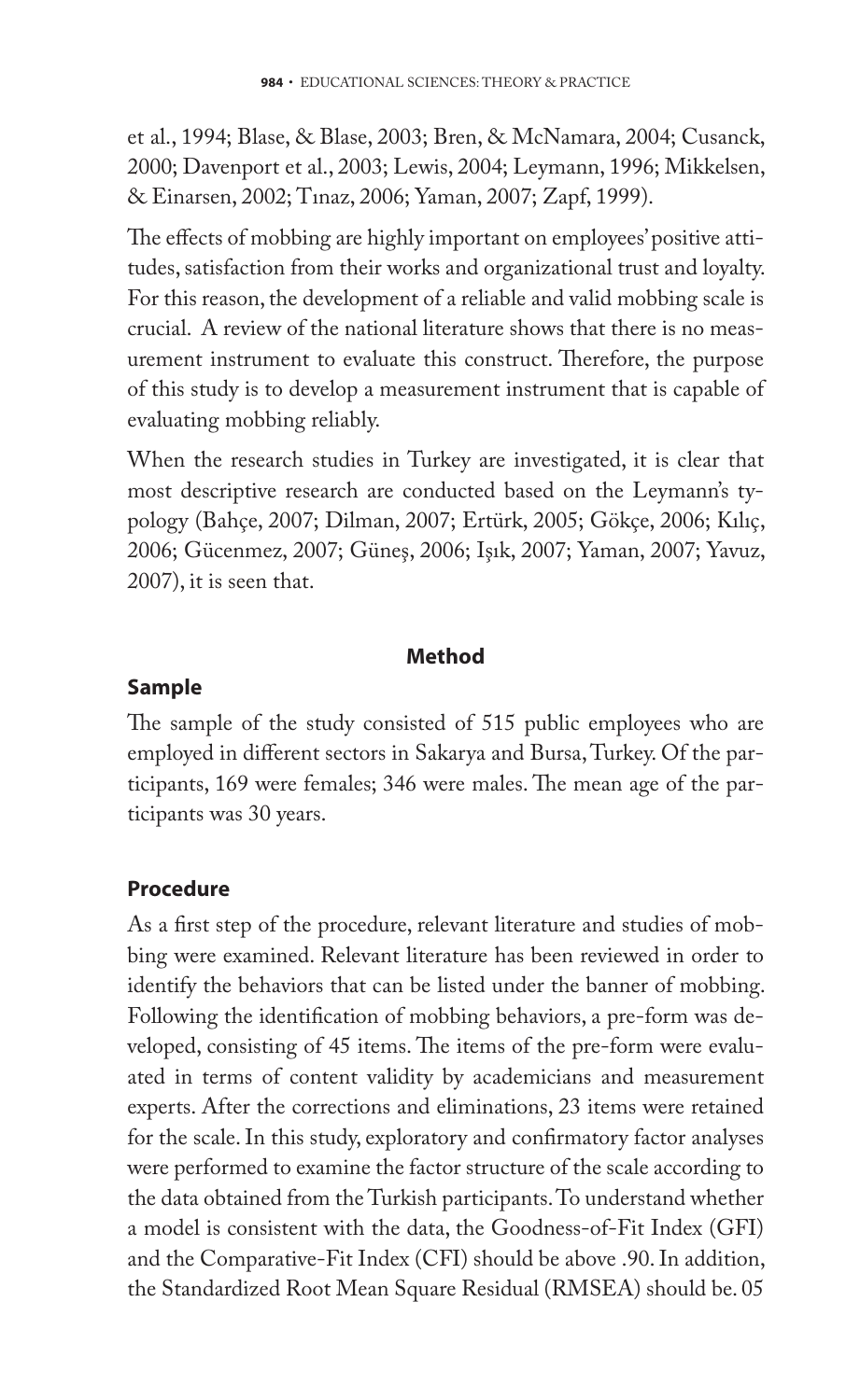or below to indicate a satisfactory fit. In addition to these, whether or not items have significant factor loadings and regardless of factor correlations and item errors display significant relationships have also been examined (Hu, & Bentler, 1999). Test re-test and internal consistency reliability analyses and item analysis of the inventory were examined.

### **Results**

As a result of factor analysis for construct validity, four factors have emerged which are named as humiliation, discrimination, sexual harassment, and communication barriers. These factors consist of 23 items and account for the 59.97 % of the total variance. Factor loadings ranged from .52 to .78 for humiliation, .54 to .76 for discrimination, .71 to .85 for sexual harassment, and .52 to .75 communication barriers. Similarly, the results of CFA indicated that the model was well fit and Chi-Square value (x2=914.29, N=515, sd=220, p=0.00) which was calculated for the adaptation of the model was found to be significant. The goodness of fit index values of the model were RMSEA=.078, NFI=.95, CFI=.96, IFI=.96, RFI=.94, and SRMR=.074. The internal consistency reliability coefficients were .91 for humiliation, .77 for discrimination, .79 for sexual harassment, and .79 for communication barriers. Findings also demonstrated that item-total correlations ranged from .54 to .78. Test-retest reliability coefficients were .78 and .91 for four subscales, respectively. The item-total correlations ranged from .54 to .78.

### **Discussion**

The aim of this research was develop the MS and examine its psychometric properties. Overall, findings demonstrated that this scale had acceptable and high validity and reliability scores (Büyüköztürk, 2004; Büyüköztürk, Akgün, Özkahveci & Demirel, 2004; Tabachnick, & Fidell, 1996; Tezbaşaran, 1996). Therefore, the scale is concluded to be a valid and reliable instrument that can be used in the field of education. However, because participants were public employees in the current study, the examination of factor structure of the MS for other populations should be studied in future.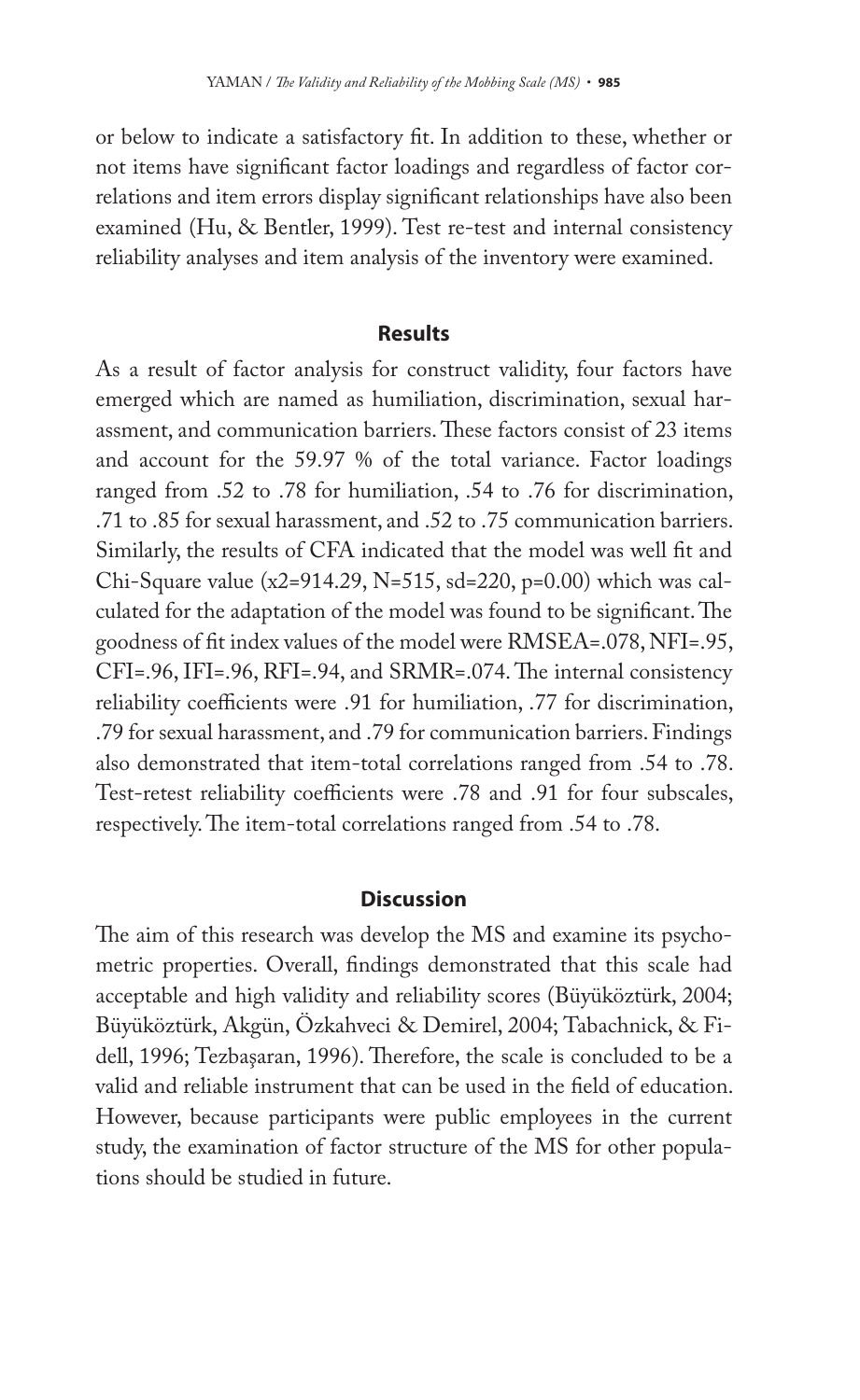## **References/Kaynakça**

Bahçe, Ç. (2007). *Mobbing oluşumunda örgüt kültürünün rolü: Bir örnek uygulama.* Yayımlanmamış yüksek lisans tezi, Gazi Üniversitesi, Sosyal Bilimler Enstitüsü, Ankara.

Björkqvist, K., Österman, K., & Hjelt-Bäck, M. (1994). Agression among university employees. *Agressive Behavior*, *20*, 173-184.

Blase, J., & Blase, J. (2003). The phenomenology of principal mistreatment: Teachers' perspectives. *Journal of Educational*, *41*(4), 367-422.

Branch, S., Sheehan, M., Barker, M., & Ramsay, S. (2004, June). *Perceptions of upwards bullying: An interview* study. The Fourth International Conference on Bullying and Harassment in the Workplace, UK: London.

Bren, A., & McNamara, P. M. (2004, June). *An investigation into workplace bullying and organisational culture in healthcare within an Irish hospital setting*. The Fourth International Conference on Bullying and Harassment in the Workplace, UK: London.

Büyüköztürk, Ş. (2004). *Veri analizi el kitabı.* Ankara: Pegem Yayıncılık.

Büyüköztürk, Ş., Akgün, Ö., Kahveci, Ö. ve Demirel, F. (2004). Güdülenme ve Öğrenme Stratejileri Ölçeğinin Türkçe formunun geçerlik ve güvenirlik çalışması. *Kuram ve Uygulamada Eğitim Bilimleri*, *4*(2), 207-239.

Casimir, M. M. (2002). Administrative mobbing at the university of toronto: The trial, degradation and dismissal of a professor during the presidency of J. Robert. *Canadian Journal of Education*, *27*( 4), 521.

Cusanck, S. (2000). Workplace bullying: Iceberg in sight, soundings needed. *The Lancet*, *356*, 2118.

Davenport, N., Schwartz, R. D. ve Elliott, G. P. (2003). *İşyerinde duygusal taciz* (çev. O. C. Önertoy). İstanbul: Sistem Yayınları.

Dilman, T. (2007). *Özel hastanelerde çalışan hemşirelerin duygusal tacize maruz kalma durumlarının belirlenmesi.* Yayımlanmamış yüksek lisans tezi, Marmara Üniversitesi, Sağlık Bilimleri Enstitüsü, İstanbul.

DiMartino, V. (2003, October). Relationship *between work stress and workplace violence in the health sector*. Symposium of Workplace Violence in the Health Sector, Geneva.

Einarsen, S. (1999). The nature and causes of bullying at work. *International Journal of Manpower*, *20*(1-2), 16-27.

Einarsen, S., Raknes, B. I., & Matthiesen, S. M. (1994). Bullying and harassment at work and their realtionship to work environment quality -an exploratory study. *Europen Work and Organizational Psychologist*, *4*, 381-401.

Eriksen, W., & Einarsen, S. (2004). Gender minority as a risk factor of exposure to bullying at work: The case of male assistant nurses. *Europen Journal of Work and Organizational Psychology*, *13*(4), 473-492.

Ertürk, A. (2005). *Öğretmen ve okul yöneticilerinin okul ortamında maruz kaldıkları yıldırma eylemleri.* Yayımlanmamış yüksek lisans tezi, Gazi Üniversitesi, Sosyal Bilimler Enstitüsü, Ankara.

Field, T. (1996). *Bullying at work*. Retrievet August 9, 2007, from www.bullyoffline.org/ workbully/index.htm.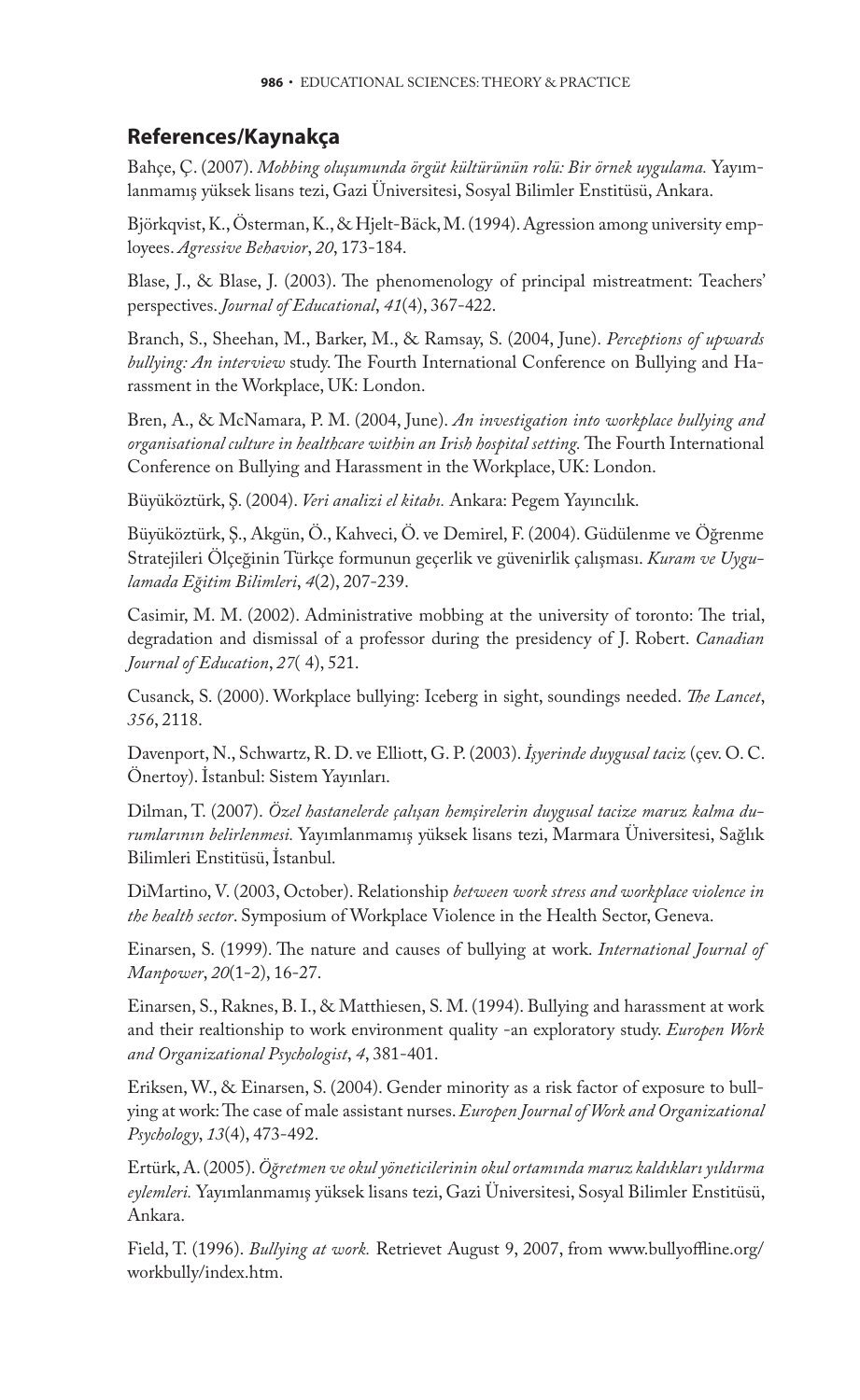Fineman, S., Sims, D., & Gabriel, Y. (2005). *Organizing and organizations.* London: Sage Publication.

Gökçe, A. T. (2006). *İş yerinde yıldırma: Özel ve resmi ilköğretim okulu öğretmen ve yöneticileri üzerinde yapılan bir araştırma.* Yayımlanmamış doktora tezi, Ankara Üniversitesi, Sosyal Bilimler Enstitüsü, Ankara.

Gücenmez, S. (2007). *Psikolojik şiddet ve psikolojik şiddetle mücadele aracı olarak çalışan ilişkileri yönetimi*. Yayımlanmamış yüksek lisans tezi, Dokuz Eylül Üniversitesi, Sosyal Bilimler Enstitüsü, İzmir.

Güneş, N. (2006). *Anadolu Üniversitesi öğretim elemanlarının duygusal tacize ilişkin görüşleri ve deneyimleri.* Yayımlanmamış yüksek lisans tezi, Anadolu Üniversitesi, Sosyal Bilimler Enstitüsü, Eskişehir.

Hoel, H. (2004, June). *Violence and harassment in european workplaces: trends and political*  responses. The Fourth International Conference on Bullying and Harassment in the Workplace, UK: London.

Hu, L. T., & Bentler, P. M. (1999). Cutoff criteria for fit indexes in covariance structural analysis: Conventional criteria versus new alternatives. *Structural Equation Modeling*, *6*, 1-55.

Işık, E. (2007). *İşletmelerde mobbing uygulamaları ile iş stresi ilişkisine yönelik bir araştırma.* Yayımlanmamış yüksek lisans tezi, Yıldız Teknik Üniversitesi, Sosyal Bilimler Enstitüsü, İstanbul.

Kılıç, S.T. (2006). *Mobbing (işyerinde psikolojik şiddet) sanayi sektöründe yaşanan mobbing uygulamaları, kişisel etkileri, örgütsel ve toplumsal maliyetleri.* Yayımlanmamış yüksek lisans tezi, Anadolu Üniversitesi, Sosyal Bilimler Enstitüsü, Eskişehir.

Lewis, D. (2004). Bullying at work: The impact of shame among university and college lecturers. *British Journal of Guidance & Counselling*, *32*(3), 281-299.

Lewis, S. E. & Orford, J. (2005). Women's experiences of workplace bullying: changes in social relationship. *Journal of Community & Applied Social Psychology*, *15*, 29-47.

Leymann, H. (1996). The content and development of mobbing at work. *European Journal of Work and Organizational Psychology*, *5*(2), 165-184.

Leymann, H., & Gustafsson, A. (1996). Mobbing at work and the development of posttraumatic stres disorders. *European Journal of Work and Organizational Psychology*, *5*(2), 251-275.

Lynch, J., & O'Moore, M. (2004, June). *Workplace bullying: Psychological effects, coping stra*tegies and personality constructs of recipients of bullying behaviours. The Fourth International Conference on Bullying and Harassment in the Workplace, UK: London.

Mikkelsen, E. G. (2004, June). *Coping with exposure to bullying at work - results from an interview study*. The Fourth International Conference on Bullying and Harassment in the Workplace, UK: London.

Mikkelsen, E. G., & Einarsen S. (2002). Relationships between exposure to bullying at work and psychological and psychosomatic health complaints: The role of state negative affectivity and generalized self-efficacy. *Scandinavian Journal of Psychology*, 43, 397-405.

Namie, G., & Namie, R. (2003). *The bully at work -what you can do to stop*. USA: Sourcebooks İnc. Retrievet December 23, 2006, from www.amazon.com.